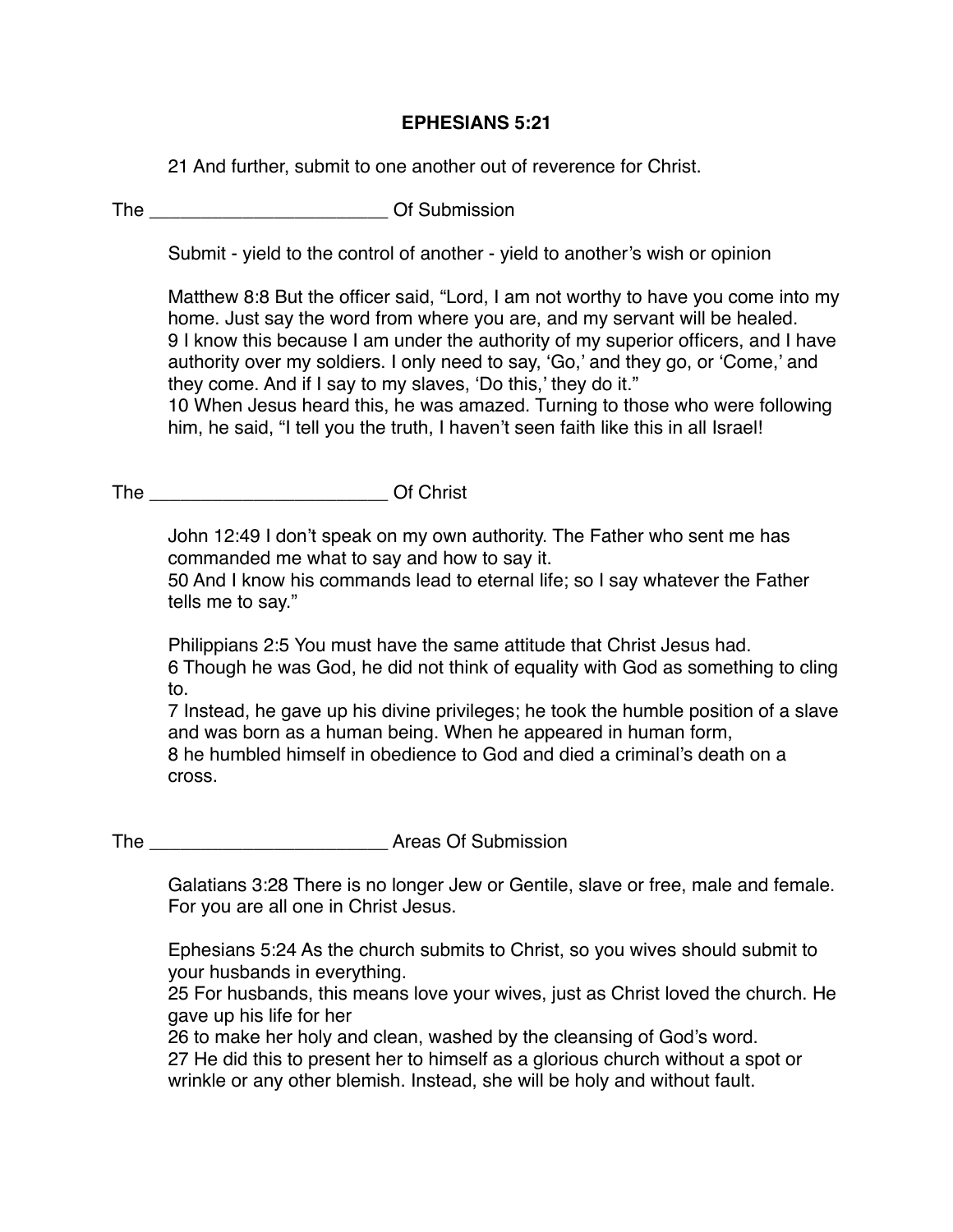28 In the same way, husbands ought to love their wives as they love their own bodies. For a man who loves his wife actually shows love for himself.

29 No one hates his own body but feeds and cares for it, just as Christ cares for the church.

30 And we are members of his body.

31 As the Scriptures say, "A man leaves his father and mother and is joined to his wife, and the two are united into one."

32 This is a great mystery, but it is an illustration of the way Christ and the church are one.

Romans 13:1 Everyone must submit to governing authorities. For all authority comes from God, and those in positions of authority have been placed there by God.

2 So anyone who rebels against authority is rebelling against what God has instituted, and they will be punished.

5 So you must submit to them, not only to avoid punishment, but also to keep a clear conscience.

6 Pay your taxes, too, for these same reasons. For government workers need to be paid. They are serving God in what they do.

7 Give to everyone what you owe them: Pay your taxes and government fees to those who collect them, and give respect and honor to those who are in authority.

1 Peter 2:18 You who are slaves must submit to your masters with all respect. Do what they tell you—not only if they are kind and reasonable, but even if they are cruel.

19 For God is pleased when, conscious of his will, you patiently endure unjust treatment.

| The | We Make |
|-----|---------|
|-----|---------|

We Go To The  $\Box$ 

We Focus On The **Example 20** 

The \_\_\_\_\_\_\_\_\_\_\_\_\_\_\_\_\_\_\_\_\_\_\_\_ Of Spiritual Growth And Victory

Luke 9:23 Then he said to the crowd, "If any of you wants to be my follower, you must turn from your selfish ways, take up your cross daily, and follow me. 24 If you try to hang on to your life, you will lose it. But if you give up your life for my sake, you will save it.